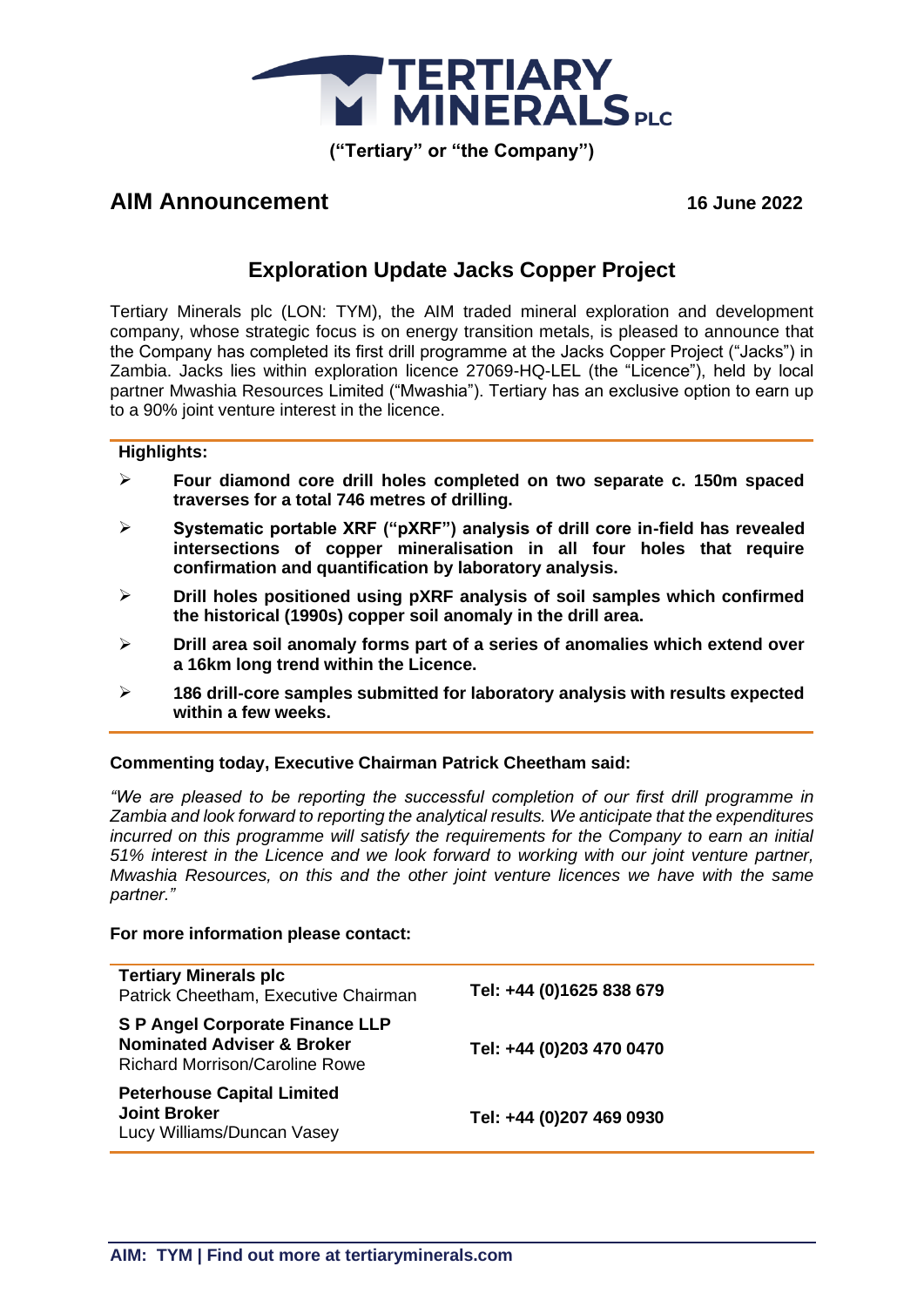## **Note to Editors**

Tertiary Minerals plc (LON: TYM) is an AIM traded mineral exploration and development company whose strategic focus is on energy transition metals. The Company's projects are located in stable and democratic, geologically prospective, mining-friendly jurisdictions. Tertiary's current principal activities are the discovery and development of mineral resources in Nevada and in Zambia.

### **Market Abuse Regulation**

The information contained within this announcement is deemed by the Company to constitute inside information as stipulated under the Market Abuse Regulations (EU) No. 596/2014 as it forms part of UK domestic law by virtue of the European Union (Withdrawal) Act 2018 ('MAR'). Upon the publication of this announcement via Regulatory Information Service ('RIS'), this inside information is now considered to be in the public domain.

## **Detailed Information**

The Jacks Prospect lies within Exploration Licence 27069-HQ-LEL which covers 141.4  $km^2$ and is located 85 km south of Luanshya in Zambia. This licence is currently owned by local partner Mwashia. Tertiary has an exclusive option to earn up to a 90% joint venture interest in the licence.

The host rocks in the licence comprise synclinally folded basal Katangan Supergroup sediments which include the Lower Roan Subgroup, the main copper mineralised rock sequence in the Central African Copperbelt. The axis of the asymmetric syncline trends approximately east-west. The northern limb dips 15°-25° to the south demonstrated by historic drilling as well as from mapped outcrop. Previous work reports that the dips on the southern limb are variable between 60° to the north and vertical with local overturning. The detailed geometry of the syncline and interpreted parasitic folds is poorly understood and further interpretation of orientated drill core is required.

The area was first explored by Roan Selection Trust Ltd. ("RST") in the 1960s after copper flower was observed. RST drilled a series of holes in the area of the copper showings which coincides with the nose of a fold structure. Several zones of low-grade copper were reportedly intersected.

In the 1990s, Caledonia Mining Corporation ("CMC") conducted aeromagnetic surveys and soil geochemical sampling. The geochemical surveys highlighted an intermittent soil anomaly that extends over an 18 km strike length of which 16 km lies within the Jacks Project Licence. After delineation of prospective areas, CMC entered into a joint venture earn-in agreement with Cyprus AMAX Minerals, a major US-based mineral exploration and mining company. The 1997-1999 exploration programme included infill geochemical sampling, ground-based magnetic surveys, 19 reverse circulation drill holes and 10 core drill holes.

## **Phase 1 Drill Programme**

Upon entering into its agreement with Mwashia, Tertiary obtained all available historical exploration data and performed a spatially integrated data review and constructed a preliminary geological model.

This suggested that the Jack's Project area presented an attractive drill target where historical drilling intersected significant copper mineralisation and which the Company believes justified follow-up exploration.

The historical data had limitations on the positional accuracy of historic drill holes and so to assist with drill targeting the Company conducted field geochemical analysis of soils using a